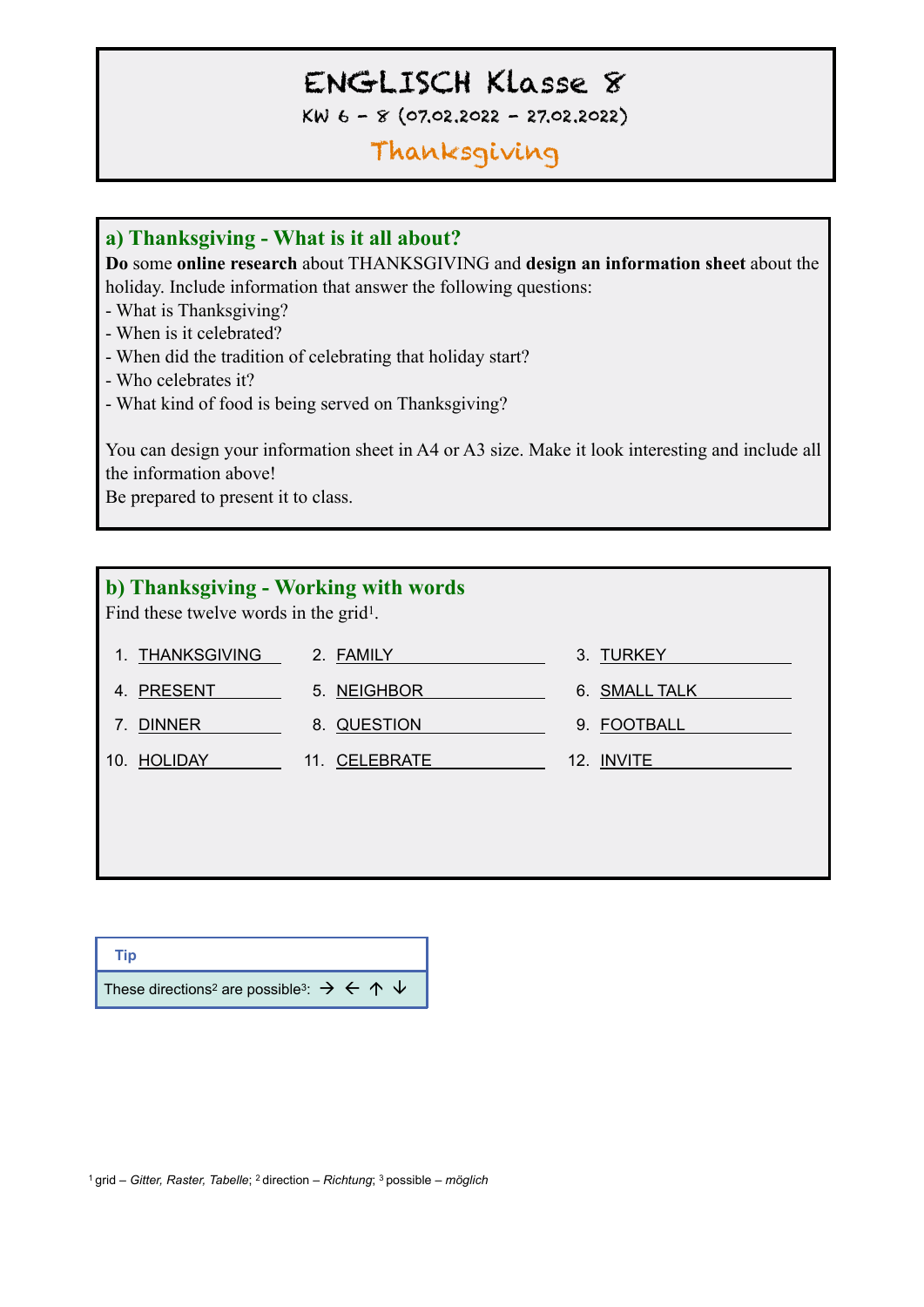| A                         | V | Β            | Τ            | Τ | R              | S            | $\mathbf{I}$ | J             | M              | N              | N              | R            | Τ            | M           | $\mathsf{I}$   | R              | O            | Q                       |
|---------------------------|---|--------------|--------------|---|----------------|--------------|--------------|---------------|----------------|----------------|----------------|--------------|--------------|-------------|----------------|----------------|--------------|-------------------------|
| $\sf B$                   | O | R            | H            | O | N              | G            | N            | T             | U              | X              | $\overline{O}$ | H            | D            | L           | Е              | Е              | Z            | $\mathbf{I}$            |
| $\mathsf C$               | R | Ÿ            | A            | R | U              | A            | K            | $\mathsf{R}$  | S              | Y              | $\overline{1}$ | $\mathsf{I}$ | M            | A           | K              | $\mathsf{R}$   | L            | P                       |
| D                         | N | $\mathsf{I}$ | N            | E | F              | L            | Y            | E             | $\overline{1}$ | W              | T              | N            | A            | T           | O              | T              | M            | L                       |
| E                         | E | L            | Κ            | L | A              | T            | L            | L             | A              | M              | S              | O            | $\mathsf{P}$ | S           | D              | Z              | V            | $\mathsf C$             |
| F                         | P | L            | S            | W | $\mathsf{R}$   | $\mathsf T$  | N            | T             | $\mathsf C$    | K              | E              | Z            | T            | A           | $\mathsf C$    | $\overline{H}$ | $\mathbf{I}$ | D                       |
| G                         | S | D            | G            | H | E              | N            | D            | X             | M              | T              | U              | $\mathsf{R}$ | K            | E           | Y              | O              | T            | $\circ$                 |
| $\boldsymbol{\mathsf{H}}$ | Z | Κ            | L            | S | U              | $\vee$       | $\mathbf{I}$ | N             | $\mathsf{T}$   | U              | Q              | J            | R            | U           | $\overline{A}$ | W              | S            | $\overline{1}$          |
| $\mathbf{I}$              | N | S            | $\vee$       | E | $\overline{1}$ | A            | N            | M             | $\overline{O}$ | M              | $\mathsf{R}$   | C            | E            | $\vee$      | D              | H              | S            | L                       |
| J                         | P | T            | L            | M | N              | D            | N            | Q             | N              | E              | T              | E            | D            | M           | $\mathbf{I}$   | W              | Y            | E                       |
| Κ                         | R | R            | N            | L | B              | E            | E            | M             | U              | W              | Z              | H            | T            | K           | L              | P              | Z            | Κ                       |
| $\mathsf{N}$              | E | $\mathsf{I}$ | G            | Н | B              | O            | R            | T             | R              | O              | N              | J            | $\mathsf{N}$ | D           | O              | R              | T            | $\mathsf{N}$            |
| M                         | S | Τ            | Ε            | R | W              | X            | $\mathsf C$  | ${\mathsf S}$ | L              | E              | $\overline{O}$ | Г            | V            | $\mathsf C$ | H              | G              | U            | L                       |
| N                         | E | E            | R            | Κ | E              | R            | V            | B             | L              | $\overline{1}$ | U              | K            | $\mathbf{I}$ | S           | W              | J              | A            | A                       |
| $\circ$                   | N | L            | L            | M | A              | Z            | X            | G             | A              | N              | $\mathsf{R}$   | T            | T            | S           | J              | $\mathsf{C}$   | X            | H                       |
| $\mathsf{P}$              | T | S            | $\mathsf{R}$ | Q | $\mathsf C$    | E            | L            | E             | $\sf B$        | $\mathsf{R}$   | A              | T            | E            | Z           | T              | G              | $\vee$       | Y                       |
| Q                         | M | N            | B            | U | H              | J            | P            | O             | T              | U              | Τ              | R            | Н            | U           | P              | O              | L            | D                       |
| $\mathsf R$               | W | T            | E            | X | B              | R            | A            | $\mathsf C$   | $\circ$        | $\mathsf{R}$   | $\mathsf R$    | $\mathbf{I}$ | S            | U           | L              | A              | R            | U                       |
| S                         | D | E            | S            | S | W              | $\mathsf C$  | V            | B             | $\overline{O}$ | H              | J              | M            | K            | L           | L              | H              | S            | $\overline{\mathsf{N}}$ |
| $\mathsf T$               | U | V            | W            | Y | L              | $\mathbf{I}$ | M            | A             | F              | D              | E              | W            | X            | Y           | Z              | G              | C            | ${\mathsf S}$           |

### **c) Thanksgiving - Working with words**

Choose six of the words above and write six sentences about Thanksgiving using these words.